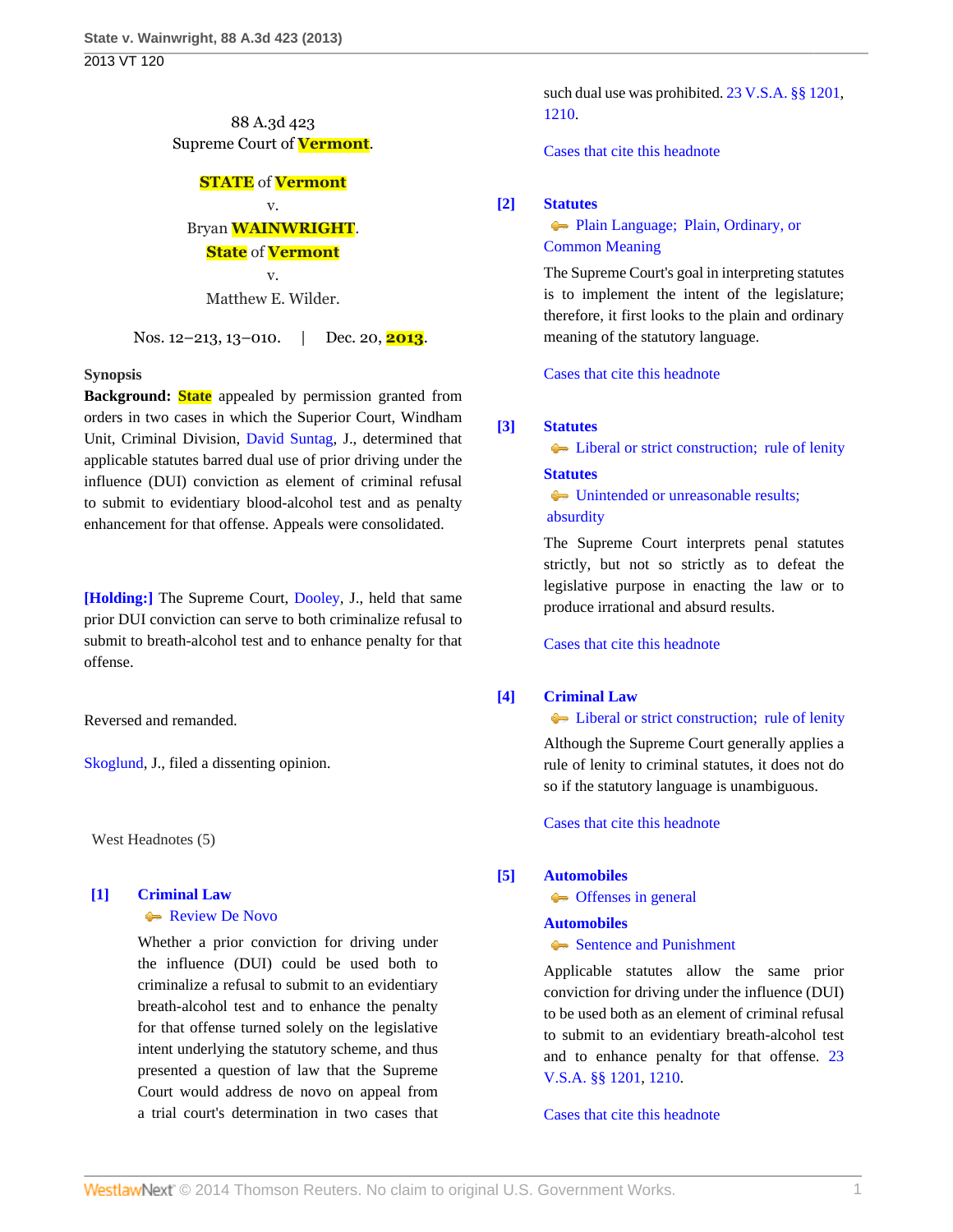#### **Attorneys and Law Firms**

**\*423** [David W. Gartenstein](http://www.westlaw.com/Link/Document/FullText?findType=h&pubNum=176284&cite=0121255901&originatingDoc=I362304f3697d11e3a659df62eba144e8&refType=RQ&originationContext=document&vr=3.0&rs=cblt1.0&transitionType=DocumentItem&contextData=(sc.Search)) and Steven M. Brown, Windham County Deputy **State's** Attorneys, Brattleboro, for Plaintiff–Appellant.

[Matthew F. Valerio](http://www.westlaw.com/Link/Document/FullText?findType=h&pubNum=176284&cite=0193914301&originatingDoc=I362304f3697d11e3a659df62eba144e8&refType=RQ&originationContext=document&vr=3.0&rs=cblt1.0&transitionType=DocumentItem&contextData=(sc.Search)), Defender General, [Dawn Matthews](http://www.westlaw.com/Link/Document/FullText?findType=h&pubNum=176284&cite=0320748101&originatingDoc=I362304f3697d11e3a659df62eba144e8&refType=RQ&originationContext=document&vr=3.0&rs=cblt1.0&transitionType=DocumentItem&contextData=(sc.Search)) and [Rebecca Turner](http://www.westlaw.com/Link/Document/FullText?findType=h&pubNum=176284&cite=0360199801&originatingDoc=I362304f3697d11e3a659df62eba144e8&refType=RQ&originationContext=document&vr=3.0&rs=cblt1.0&transitionType=DocumentItem&contextData=(sc.Search)), Appellate Defenders, Montpelier, for Defendants–Appellees.

Present: [REIBER](http://www.westlaw.com/Link/Document/FullText?findType=h&pubNum=176284&cite=0141970501&originatingDoc=I362304f3697d11e3a659df62eba144e8&refType=RQ&originationContext=document&vr=3.0&rs=cblt1.0&transitionType=DocumentItem&contextData=(sc.Search)), C.J., [DOOLEY,](http://www.westlaw.com/Link/Document/FullText?findType=h&pubNum=176284&cite=0264531601&originatingDoc=I362304f3697d11e3a659df62eba144e8&refType=RQ&originationContext=document&vr=3.0&rs=cblt1.0&transitionType=DocumentItem&contextData=(sc.Search)) [SKOGLUND,](http://www.westlaw.com/Link/Document/FullText?findType=h&pubNum=176284&cite=0197190101&originatingDoc=I362304f3697d11e3a659df62eba144e8&refType=RQ&originationContext=document&vr=3.0&rs=cblt1.0&transitionType=DocumentItem&contextData=(sc.Search)) [BURGESS](http://www.westlaw.com/Link/Document/FullText?findType=h&pubNum=176284&cite=0119873701&originatingDoc=I362304f3697d11e3a659df62eba144e8&refType=RQ&originationContext=document&vr=3.0&rs=cblt1.0&transitionType=DocumentItem&contextData=(sc.Search)) and [ROBINSON](http://www.westlaw.com/Link/Document/FullText?findType=h&pubNum=176284&cite=0175240301&originatingDoc=I362304f3697d11e3a659df62eba144e8&refType=RQ&originationContext=document&vr=3.0&rs=cblt1.0&transitionType=DocumentItem&contextData=(sc.Search)), JJ.

### **Opinion**

**\*424** [DOOLEY,](http://www.westlaw.com/Link/Document/FullText?findType=h&pubNum=176284&cite=0264531601&originatingDoc=I362304f3697d11e3a659df62eba144e8&refType=RQ&originationContext=document&vr=3.0&rs=cblt1.0&transitionType=DocumentItem&contextData=(sc.Search)) J.

¶ 1. In these consolidated appeals, we consider whether the same prior conviction for driving under the influence (DUI) may serve both to criminalize a refusal to submit to an evidentiary blood-alcohol test under [23 V.S.A. § 1201\(b\)](http://www.westlaw.com/Link/Document/FullText?findType=L&pubNum=1000883&cite=VTST23S1201&originatingDoc=I362304f3697d11e3a659df62eba144e8&refType=SP&originationContext=document&vr=3.0&rs=cblt1.0&transitionType=DocumentItem&contextData=(sc.Search)#co_pp_a83b000018c76) and to enhance the penalty for that offense under [23 V.S.A. §](http://www.westlaw.com/Link/Document/FullText?findType=L&pubNum=1000883&cite=VTST23S1210&originatingDoc=I362304f3697d11e3a659df62eba144e8&refType=LQ&originationContext=document&vr=3.0&rs=cblt1.0&transitionType=DocumentItem&contextData=(sc.Search)) [1210](http://www.westlaw.com/Link/Document/FullText?findType=L&pubNum=1000883&cite=VTST23S1210&originatingDoc=I362304f3697d11e3a659df62eba144e8&refType=LQ&originationContext=document&vr=3.0&rs=cblt1.0&transitionType=DocumentItem&contextData=(sc.Search)). The trial court held that the statute prohibited such dual use, and the **State** appeals. We reverse, and conclude that the plain language of the statute allows the same prior DUI conviction to be used both as an element of criminal refusal and to enhance the penalty for the refusal.

¶ 2. The material facts in the two cases before us may be briefly recounted. In *State v. Wainwright,* Docket No. 2012– 213, defendant was charged with DUI, second offense, for refusing to submit to an evidentiary blood or breath test in violation of [23 V.S.A. § 1201\(b\),](http://www.westlaw.com/Link/Document/FullText?findType=L&pubNum=1000883&cite=VTST23S1201&originatingDoc=I362304f3697d11e3a659df62eba144e8&refType=SP&originationContext=document&vr=3.0&rs=cblt1.0&transitionType=DocumentItem&contextData=(sc.Search)#co_pp_a83b000018c76) which provides:

> A person who has previously been convicted of a violation of this section shall not operate, attempt to operate, or be in actual physical control of any vehicle on a highway and refuse a law enforcement officer's reasonable request under the circumstances for an evidentiary test where the officer had reasonable grounds to believe the person was in violation of subsection (a) of this section.  $\frac{1}{2}$  $\frac{1}{2}$  $\frac{1}{2}$

<span id="page-1-1"></span>The information alleged that **Wainwright** had been previously convicted of violating [23 V.S.A. § 1201\(a\)](http://www.westlaw.com/Link/Document/FullText?findType=L&pubNum=1000883&cite=VTST23S1201&originatingDoc=I362304f3697d11e3a659df62eba144e8&refType=SP&originationContext=document&vr=3.0&rs=cblt1.0&transitionType=DocumentItem&contextData=(sc.Search)#co_pp_8b3b0000958a4) on July 8, 2008, and that this conviction triggered the application of [§ 1201\(b\).](http://www.westlaw.com/Link/Document/FullText?findType=L&pubNum=1000883&cite=VTST23S1201&originatingDoc=I362304f3697d11e3a659df62eba144e8&refType=SP&originationContext=document&vr=3.0&rs=cblt1.0&transitionType=DocumentItem&contextData=(sc.Search)#co_pp_a83b000018c76) It also alleged that defendant was subject to a second-offense penalty, which provides that "[a] person convicted of violating [section 1201](http://www.westlaw.com/Link/Document/FullText?findType=L&pubNum=1000883&cite=VTST23S1201&originatingDoc=I362304f3697d11e3a659df62eba144e8&refType=LQ&originationContext=document&vr=3.0&rs=cblt1.0&transitionType=DocumentItem&contextData=(sc.Search)) of this title who has been convicted of another violation of that section" shall be subject to a term of imprisonment of not more than two years, a fine of up to \$1500, or both, and at least 200 hours of community service.  $2$  [23 V.S.A. § 1210\(c\).](http://www.westlaw.com/Link/Document/FullText?findType=L&pubNum=1000883&cite=VTST23S1210&originatingDoc=I362304f3697d11e3a659df62eba144e8&refType=SP&originationContext=document&vr=3.0&rs=cblt1.0&transitionType=DocumentItem&contextData=(sc.Search)#co_pp_4b24000003ba5)

<span id="page-1-2"></span>¶ 3. In an entry order dated May 12, 2012, the trial court found no probable cause for the second-offense allegation. The court reasoned that the information alleged only one prior conviction of [23 V.S.A. § 1201](http://www.westlaw.com/Link/Document/FullText?findType=L&pubNum=1000883&cite=VTST23S1201&originatingDoc=I362304f3697d11e3a659df62eba144e8&refType=LQ&originationContext=document&vr=3.0&rs=cblt1.0&transitionType=DocumentItem&contextData=(sc.Search)), that the prior conviction was "an essential element of [the] present charge" of refusal pursuant to  $\S 1201(b)$ , and that the prior conviction could not also be considered "another violation of that section" under [§ 1210\(c\)](http://www.westlaw.com/Link/Document/FullText?findType=L&pubNum=1000883&cite=VTST23S1210&originatingDoc=I362304f3697d11e3a659df62eba144e8&refType=SP&originationContext=document&vr=3.0&rs=cblt1.0&transitionType=DocumentItem&contextData=(sc.Search)#co_pp_4b24000003ba5) to enhance the penalty for a second offense. The **State** moved for permission to appeal the order, which was granted.

¶ 4. In *State v. Wilder,* Docket No. **2013**–010, defendant was charged with DUI, fourth offense, in violation of [§ 1201\(b\),](http://www.westlaw.com/Link/Document/FullText?findType=L&pubNum=1000883&cite=VTST23S1201&originatingDoc=I362304f3697d11e3a659df62eba144e8&refType=SP&originationContext=document&vr=3.0&rs=cblt1.0&transitionType=DocumentItem&contextData=(sc.Search)#co_pp_a83b000018c76) for refusing to submit to an evidentiary test. The information alleged that defendant had been previously convicted of violating [23 V.S.A. § 1201\(a\)](http://www.westlaw.com/Link/Document/FullText?findType=L&pubNum=1000883&cite=VTST23S1201&originatingDoc=I362304f3697d11e3a659df62eba144e8&refType=SP&originationContext=document&vr=3.0&rs=cblt1.0&transitionType=DocumentItem&contextData=(sc.Search)#co_pp_8b3b0000958a4) in October 1989, September 1992, and June 2011. In December 2012, the trial court issued an entry order finding no probable cause for the charge of DUI, *fourth* offense, reasoning—as in *Wainwright*—that "[g]iven the necessary use of one of the prior convictions to establish an element of the current charge, the same prior conviction cannot be considered **\*425** 'another violation' of the same section." Thus, the court concluded that the allegations supported at most a charge of DUI, *third* offense. We granted the **State's** subsequent motion for permission to appeal, and consolidated the matter with *Wainwright* for purposes of review on appeal.

<span id="page-1-0"></span>**[\[1\]](#page-0-1)** ¶ 5. The **State** asserts that the trial court erred in concluding that the same prior conviction of  $\S 1201(a)$  cannot be used both to criminalize a refusal under  $\S$  1201(b) and to enhance the penalty for that offense under  $\S$  1210. The parties agree that the issue as framed turns solely on the legislative intent underlying the statutory scheme, and thus presents a question of law that we address de novo. *[State](http://www.westlaw.com/Link/Document/FullText?findType=Y&serNum=2026459528&pubNum=7691&originationContext=document&vr=3.0&rs=cblt1.0&transitionType=DocumentItem&contextData=(sc.Search)) v. Therrien,* 2011 **VT 120**[, ¶ 9, 191](http://www.westlaw.com/Link/Document/FullText?findType=Y&serNum=2026459528&pubNum=7691&originationContext=document&vr=3.0&rs=cblt1.0&transitionType=DocumentItem&contextData=(sc.Search)) **Vt**. 24, 38 **A**.**3d** 1129 ("The interpretation of a statute is a question of law that we review de novo.").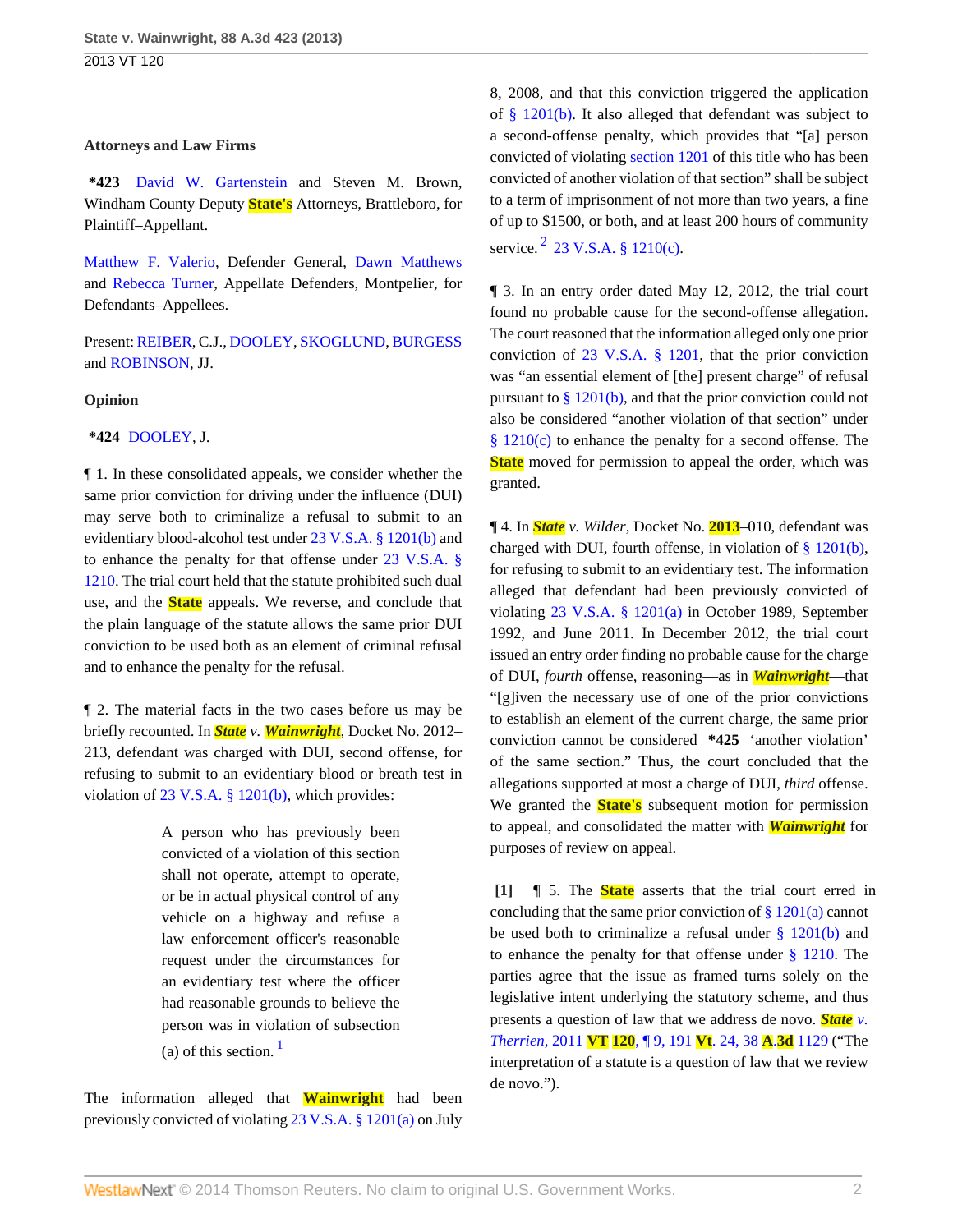interpreting statutes our goal is to implement the intent of the Legislature. *State v. Rafuse,* 168 **Vt**[. 631, 632, 726 A.2d](http://www.westlaw.com/Link/Document/FullText?findType=Y&serNum=1998253638&pubNum=162&fi=co_pp_sp_162_19&originationContext=document&vr=3.0&rs=cblt1.0&transitionType=DocumentItem&contextData=(sc.Search)#co_pp_sp_162_19) [18, 19 \(1998\)](http://www.westlaw.com/Link/Document/FullText?findType=Y&serNum=1998253638&pubNum=162&fi=co_pp_sp_162_19&originationContext=document&vr=3.0&rs=cblt1.0&transitionType=DocumentItem&contextData=(sc.Search)#co_pp_sp_162_19) (mem.). Therefore, we first look to the plain and ordinary meaning of the statutory language. See *[State](http://www.westlaw.com/Link/Document/FullText?findType=Y&serNum=2021705976&pubNum=162&originationContext=document&vr=3.0&rs=cblt1.0&transitionType=DocumentItem&contextData=(sc.Search)) v. Fletcher,* 2010 **VT** 27, ¶ 10, 187 **Vt**[. 632, 996 A.2d 213](http://www.westlaw.com/Link/Document/FullText?findType=Y&serNum=2021705976&pubNum=162&originationContext=document&vr=3.0&rs=cblt1.0&transitionType=DocumentItem&contextData=(sc.Search)) (mem.) (**stating** that where language of statute is plain and unambiguous, Court will enforce it according to its terms). "We interpret penal statutes strictly, but not so strictly as to defeat the legislative purpose in enacting the law or to produce irrational and absurd results." *[In re Jones,](http://www.westlaw.com/Link/Document/FullText?findType=Y&serNum=2020324027&pubNum=162&originationContext=document&vr=3.0&rs=cblt1.0&transitionType=DocumentItem&contextData=(sc.Search))* 2009 **VT** 113, ¶ 7, 187 **Vt**[. 1, 989 A.2d 482](http://www.westlaw.com/Link/Document/FullText?findType=Y&serNum=2020324027&pubNum=162&originationContext=document&vr=3.0&rs=cblt1.0&transitionType=DocumentItem&contextData=(sc.Search)) (quotation omitted). Although we generally apply a rule of lenity, it does not apply if the statutory language is unambiguous. Cf. *State [v. Goodhue,](http://www.westlaw.com/Link/Document/FullText?findType=Y&serNum=2003608460&pubNum=162&originationContext=document&vr=3.0&rs=cblt1.0&transitionType=DocumentItem&contextData=(sc.Search))* 2003 **VT** 85, ¶ 21, 175 **Vt**[. 457, 833 A.2d 861](http://www.westlaw.com/Link/Document/FullText?findType=Y&serNum=2003608460&pubNum=162&originationContext=document&vr=3.0&rs=cblt1.0&transitionType=DocumentItem&contextData=(sc.Search)) (explaining that rule of lenity directs that "any doubts created by ambiguous legislation be resolved in favor of the defendant").

<span id="page-2-3"></span>**[\[5\]](#page-0-0)** ¶ 7. Here, the language is clear. Under the statutory scheme, a person, who has previously violated  $\S$  1201(a) and refuses an officer's reasonable request to submit to an evidentiary test, commits a crime. [23 V.S.A. § 1201\(b\)](http://www.westlaw.com/Link/Document/FullText?findType=L&pubNum=1000883&cite=VTST23S1201&originatingDoc=I362304f3697d11e3a659df62eba144e8&refType=SP&originationContext=document&vr=3.0&rs=cblt1.0&transitionType=DocumentItem&contextData=(sc.Search)#co_pp_a83b000018c76). The penalty for that violation of [§ 1201](http://www.westlaw.com/Link/Document/FullText?findType=L&pubNum=1000883&cite=VTST23S1201&originatingDoc=I362304f3697d11e3a659df62eba144e8&refType=LQ&originationContext=document&vr=3.0&rs=cblt1.0&transitionType=DocumentItem&contextData=(sc.Search)) increases if a person has a prior violation of [§ 1201.](http://www.westlaw.com/Link/Document/FullText?findType=L&pubNum=1000883&cite=VTST23S1201&originatingDoc=I362304f3697d11e3a659df62eba144e8&refType=LQ&originationContext=document&vr=3.0&rs=cblt1.0&transitionType=DocumentItem&contextData=(sc.Search)) See *id.* § 1210(c)-(e) (listing increased penalties for second, third, fourth, and higher offenses). The penalty enhancement is not dependent on which subsection of  $\S 1201$  is violated, but simply references a violation of "[section 1201.](http://www.westlaw.com/Link/Document/FullText?findType=L&pubNum=1000883&cite=VTST23S1201&originatingDoc=I362304f3697d11e3a659df62eba144e8&refType=LQ&originationContext=document&vr=3.0&rs=cblt1.0&transitionType=DocumentItem&contextData=(sc.Search))" See *id.* By referring generally to ["section 1201](http://www.westlaw.com/Link/Document/FullText?findType=L&pubNum=1000883&cite=VTST23S1201&originatingDoc=I362304f3697d11e3a659df62eba144e8&refType=LQ&originationContext=document&vr=3.0&rs=cblt1.0&transitionType=DocumentItem&contextData=(sc.Search))" and not excluding [§ 1201\(b\)](http://www.westlaw.com/Link/Document/FullText?findType=L&pubNum=1000883&cite=VTST23S1201&originatingDoc=I362304f3697d11e3a659df62eba144e8&refType=SP&originationContext=document&vr=3.0&rs=cblt1.0&transitionType=DocumentItem&contextData=(sc.Search)#co_pp_a83b000018c76) pertaining specifically to criminal refusal, the statute's language plainly indicates an intent to apply the increased punishments to successive violations of [§ 1201](http://www.westlaw.com/Link/Document/FullText?findType=L&pubNum=1000883&cite=VTST23S1201&originatingDoc=I362304f3697d11e3a659df62eba144e8&refType=LQ&originationContext=document&vr=3.0&rs=cblt1.0&transitionType=DocumentItem&contextData=(sc.Search)) regardless of how the section was violated—either through a blood-alcohol level above the legal limit, a criminal refusal, or through some other manner. Defendants argue that if this were the Legislature's intent, it should have **stated** so more explicitly. Further explanation was not necessary, however, because the language **stating** that the recidivist penalty applies to violations of "[section](http://www.westlaw.com/Link/Document/FullText?findType=L&pubNum=1000883&cite=VTST23S1201&originatingDoc=I362304f3697d11e3a659df62eba144e8&refType=LQ&originationContext=document&vr=3.0&rs=cblt1.0&transitionType=DocumentItem&contextData=(sc.Search)) [1201](http://www.westlaw.com/Link/Document/FullText?findType=L&pubNum=1000883&cite=VTST23S1201&originatingDoc=I362304f3697d11e3a659df62eba144e8&refType=LQ&originationContext=document&vr=3.0&rs=cblt1.0&transitionType=DocumentItem&contextData=(sc.Search))" is explicit enough to understand that all prior violations act as enhancements of the current violation even if one prior violation was also used as an element of the refusal.

¶ 8. Further, what is also plain is that the statute does not contain the additional requirement imposed by the trial court —that one of the convictions under  $\S$  1201 cannot be a conviction for criminal refusal under [§ 1201\(b\)](http://www.westlaw.com/Link/Document/FullText?findType=L&pubNum=1000883&cite=VTST23S1201&originatingDoc=I362304f3697d11e3a659df62eba144e8&refType=SP&originationContext=document&vr=3.0&rs=cblt1.0&transitionType=DocumentItem&contextData=(sc.Search)#co_pp_a83b000018c76), at least if it is the first such conviction. Absent such an indication, we will not impose this added restriction to implementation of the statute. See *State v. O'Neill,* 165 **Vt**[. 270, 275, 682 A.2d 943,](http://www.westlaw.com/Link/Document/FullText?findType=Y&serNum=1996137572&pubNum=162&fi=co_pp_sp_162_946&originationContext=document&vr=3.0&rs=cblt1.0&transitionType=DocumentItem&contextData=(sc.Search)#co_pp_sp_162_946)

<span id="page-2-2"></span><span id="page-2-1"></span><span id="page-2-0"></span>**[\[2\]](#page-0-2) [\[3\]](#page-0-3) [\[4\]](#page-0-4)** ¶ 6. As we have repeatedly **stated**, in [946 \(1996\)](http://www.westlaw.com/Link/Document/FullText?findType=Y&serNum=1996137572&pubNum=162&fi=co_pp_sp_162_946&originationContext=document&vr=3.0&rs=cblt1.0&transitionType=DocumentItem&contextData=(sc.Search)#co_pp_sp_162_946) ( "It is inappropriate to read **\*426** into a statute something which is not there unless it is *necessary* in order to make the statute effective.").

> ¶ 9. We are further convinced that defendants' interpretation of the statute is not what the Legislature intended because of an inconsistency that results when a defendant with a prior conviction is charged with both refusal and DUI. The statute specifies that "[a] person may not be convicted of more than one violation of subsection (a) of this section arising out of the same incident." [23 V.S.A. § 1201\(f\).](http://www.westlaw.com/Link/Document/FullText?findType=L&pubNum=1000883&cite=VTST23S1201&originatingDoc=I362304f3697d11e3a659df62eba144e8&refType=SP&originationContext=document&vr=3.0&rs=cblt1.0&transitionType=DocumentItem&contextData=(sc.Search)#co_pp_ae0d0000c5150) The prior version of the statute prohibited convicting a person "of more than one offense under this section arising out of the same incident." See 2007, No. 195 (Adj.Sess.), § 4. By changing the statute to preclude multiple convictions of "subsection (a)," rather than of  $\S$  1201 generally, the Legislature indicated its intent to allow a defendant's behavior in a single incident to result in charges both for refusal, under [§ 1201\(b\),](http://www.westlaw.com/Link/Document/FullText?findType=L&pubNum=1000883&cite=VTST23S1201&originatingDoc=I362304f3697d11e3a659df62eba144e8&refType=SP&originationContext=document&vr=3.0&rs=cblt1.0&transitionType=DocumentItem&contextData=(sc.Search)#co_pp_a83b000018c76) and DUI under [§ 1201\(a\)\(2\)](http://www.westlaw.com/Link/Document/FullText?findType=L&pubNum=1000883&cite=VTST23S1201&originatingDoc=I362304f3697d11e3a659df62eba144e8&refType=SP&originationContext=document&vr=3.0&rs=cblt1.0&transitionType=DocumentItem&contextData=(sc.Search)#co_pp_d86d0000be040). This is exactly what the **State** charged concerning defendant Wilder, who the **State** alleged has three prior violations of [§ 1201.](http://www.westlaw.com/Link/Document/FullText?findType=L&pubNum=1000883&cite=VTST23S1201&originatingDoc=I362304f3697d11e3a659df62eba144e8&refType=LQ&originationContext=document&vr=3.0&rs=cblt1.0&transitionType=DocumentItem&contextData=(sc.Search)) A curious contradiction results, however. Because the trial court concluded that one of the prior convictions could not both be used as an element of the refusal and for purposes of enhancement, the refusal is reduced to a third-offense penalty, while the DUI remains subject to a fourth-offense penalty. The Legislature's direction was to allow the **State** to convict for both refusal and DUI, and provided no instruction that the refusal penalty should be anything less than that applied to the DUI. Absent such direction, we will not apply such a limit of our own accord.

> ¶ 10. Defendants liken their situations to cases where this Court has disapproved of using multiple convictions arising out of the same criminal transaction to establish habitual offender status. See *State v. Angelucci,* 137 **Vt**[. 272, 289, 405](http://www.westlaw.com/Link/Document/FullText?findType=Y&serNum=1979110024&pubNum=162&fi=co_pp_sp_162_42&originationContext=document&vr=3.0&rs=cblt1.0&transitionType=DocumentItem&contextData=(sc.Search)#co_pp_sp_162_42) [A.2d 33, 42 \(1979\)](http://www.westlaw.com/Link/Document/FullText?findType=Y&serNum=1979110024&pubNum=162&fi=co_pp_sp_162_42&originationContext=document&vr=3.0&rs=cblt1.0&transitionType=DocumentItem&contextData=(sc.Search)#co_pp_sp_162_42) (noting that multiple convictions arising from same criminal transaction should be treated as one for habitual criminal purposes), *superseded by statute on other grounds as recognized in State [v. Carpenter,](http://www.westlaw.com/Link/Document/FullText?findType=Y&serNum=2030345201&pubNum=7691&originationContext=document&vr=3.0&rs=cblt1.0&transitionType=DocumentItem&contextData=(sc.Search))* **2013 VT** 28, ¶ 8, 193 **Vt**[. 484, 70](http://www.westlaw.com/Link/Document/FullText?findType=Y&serNum=2030345201&pubNum=7691&originationContext=document&vr=3.0&rs=cblt1.0&transitionType=DocumentItem&contextData=(sc.Search)) **A**.**3d** 1023. There is no similarity to defendants' situation in these consolidated cases. Here, there is no attempt to use multiple convictions arising from the same transaction to enhance defendants' penalties.

> ¶ 11. Defendants also argue that their situation is similar to that of the defendant in *State v. Ritter,* 167 **Vt**[. 632, 714](http://www.westlaw.com/Link/Document/FullText?findType=Y&serNum=1998135580&pubNum=162&originationContext=document&vr=3.0&rs=cblt1.0&transitionType=DocumentItem&contextData=(sc.Search)) [A.2d 624 \(1998\)](http://www.westlaw.com/Link/Document/FullText?findType=Y&serNum=1998135580&pubNum=162&originationContext=document&vr=3.0&rs=cblt1.0&transitionType=DocumentItem&contextData=(sc.Search)) (mem.). In *[Ritter,](http://www.westlaw.com/Link/Document/FullText?findType=Y&serNum=1998135580&originationContext=document&vr=3.0&rs=cblt1.0&transitionType=DocumentItem&contextData=(sc.Search))* the defendant was charged with two counts of domestic abuse because two aggravating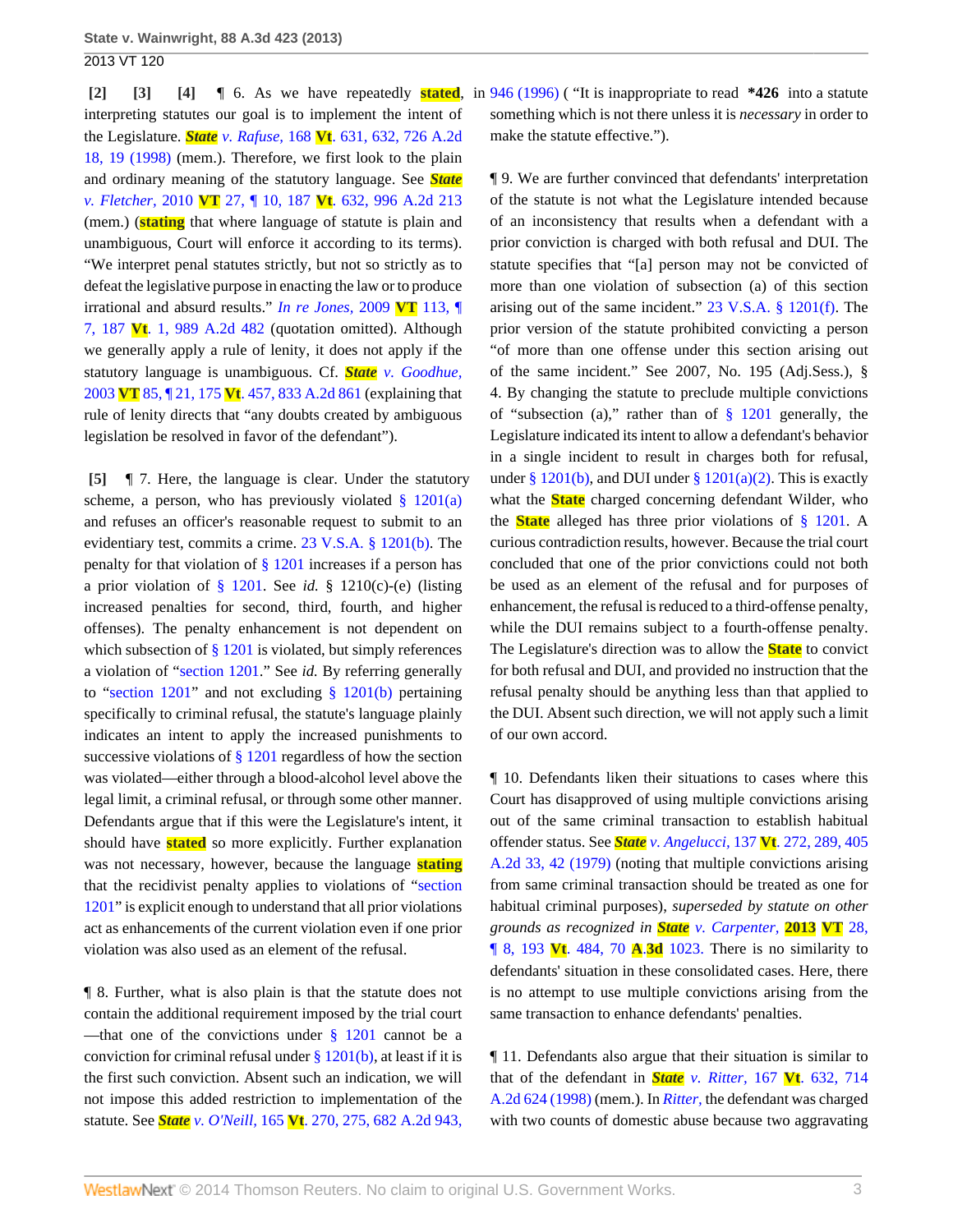factors were present. This Court reversed, concluding that it would be an absurd result to allow two convictions for one act simply because two aggravating factors were present. *[Id.](http://www.westlaw.com/Link/Document/FullText?findType=Y&serNum=1998135580&pubNum=162&fi=co_pp_sp_162_626&originationContext=document&vr=3.0&rs=cblt1.0&transitionType=DocumentItem&contextData=(sc.Search)#co_pp_sp_162_626)* [at 633, 714 A.2d at 626.](http://www.westlaw.com/Link/Document/FullText?findType=Y&serNum=1998135580&pubNum=162&fi=co_pp_sp_162_626&originationContext=document&vr=3.0&rs=cblt1.0&transitionType=DocumentItem&contextData=(sc.Search)#co_pp_sp_162_626) There is no similar absurdity created here. Defendants committed a crime by refusing a reasonable request to submit to an evidentiary test. The punishment for that offense is increased because defendants have one or more prior convictions for violating [§ 1201](http://www.westlaw.com/Link/Document/FullText?findType=L&pubNum=1000883&cite=VTST23S1201&originatingDoc=I362304f3697d11e3a659df62eba144e8&refType=LQ&originationContext=document&vr=3.0&rs=cblt1.0&transitionType=DocumentItem&contextData=(sc.Search)). Defendants' contention that implementing both statutes would eviscerate the penalty expressly prescribed by the Legislature for first violations of [§](http://www.westlaw.com/Link/Document/FullText?findType=L&pubNum=1000883&cite=VTST23S1201&originatingDoc=I362304f3697d11e3a659df62eba144e8&refType=SP&originationContext=document&vr=3.0&rs=cblt1.0&transitionType=DocumentItem&contextData=(sc.Search)#co_pp_a83b000018c76) [1201\(b\)](http://www.westlaw.com/Link/Document/FullText?findType=L&pubNum=1000883&cite=VTST23S1201&originatingDoc=I362304f3697d11e3a659df62eba144e8&refType=SP&originationContext=document&vr=3.0&rs=cblt1.0&transitionType=DocumentItem&contextData=(sc.Search)#co_pp_a83b000018c76) is without merit. Defendant **Wainwright** mistakenly portrays his crime as a first-offense, but, as explained, the recidivist penalties do not delineate between different types of [§ 1201](http://www.westlaw.com/Link/Document/FullText?findType=L&pubNum=1000883&cite=VTST23S1201&originatingDoc=I362304f3697d11e3a659df62eba144e8&refType=LQ&originationContext=document&vr=3.0&rs=cblt1.0&transitionType=DocumentItem&contextData=(sc.Search)) violations. Under the statutory scheme, the recidivist penalties apply to *all* successive violations of [§](http://www.westlaw.com/Link/Document/FullText?findType=L&pubNum=1000883&cite=VTST23S1201&originatingDoc=I362304f3697d11e3a659df62eba144e8&refType=LQ&originationContext=document&vr=3.0&rs=cblt1.0&transitionType=DocumentItem&contextData=(sc.Search)) [1201](http://www.westlaw.com/Link/Document/FullText?findType=L&pubNum=1000883&cite=VTST23S1201&originatingDoc=I362304f3697d11e3a659df62eba144e8&refType=LQ&originationContext=document&vr=3.0&rs=cblt1.0&transitionType=DocumentItem&contextData=(sc.Search)), regardless of the type. Therefore, although it may be his first criminal refusal, it is a successive violation of [§ 1201,](http://www.westlaw.com/Link/Document/FullText?findType=L&pubNum=1000883&cite=VTST23S1201&originatingDoc=I362304f3697d11e3a659df62eba144e8&refType=LQ&originationContext=document&vr=3.0&rs=cblt1.0&transitionType=DocumentItem&contextData=(sc.Search)) and therefore the recidivist penalties of [§ 1210](http://www.westlaw.com/Link/Document/FullText?findType=L&pubNum=1000883&cite=VTST23S1210&originatingDoc=I362304f3697d11e3a659df62eba144e8&refType=LQ&originationContext=document&vr=3.0&rs=cblt1.0&transitionType=DocumentItem&contextData=(sc.Search)) apply.

¶ 12. Defendants argue that other jurisdictions have rejected using a conviction as **\*427** an enhancement for more than one basis. There is no double enhancement here, however. Defendants' prior DUI convictions are being used for enhancement purposes only once, and there is no attempt to apply multiple recidivist or habitual offender provisions. Further, because the question of legislative intent is necessarily dependent on the particular statutory language, the cases from other jurisdictions interpreting different habitual or recidivist offender statutes are not relevant to the question before us, which is solely one of statutory interpretation.<sup>[3](#page-5-0)</sup>

<span id="page-3-0"></span>*Reversed and remanded for further proceedings consistent with this decision.*

#### [SKOGLUND,](http://www.westlaw.com/Link/Document/FullText?findType=h&pubNum=176284&cite=0197190101&originatingDoc=I362304f3697d11e3a659df62eba144e8&refType=RQ&originationContext=document&vr=3.0&rs=cblt1.0&transitionType=DocumentItem&contextData=(sc.Search)) J., dissenting.

¶ 13. The **State** here asserts, and the majority essentially agrees, that the same prior DUI conviction may be used both to criminalize a refusal to submit to an evidentiary test under [23 V.S.A. § 1201\(b\)](http://www.westlaw.com/Link/Document/FullText?findType=L&pubNum=1000883&cite=VTST23S1201&originatingDoc=I362304f3697d11e3a659df62eba144e8&refType=SP&originationContext=document&vr=3.0&rs=cblt1.0&transitionType=DocumentItem&contextData=(sc.Search)#co_pp_a83b000018c76) and to enhance the penalty for that offense because the statute does not specifically prohibit it. I respectfully disagree. The argument overlooks the plain fact that the Legislature has deliberately defined a number of individual DUI offenses under  $\S$  1201, including that of refusal to submit to an alcohol test after a prior conviction, and has equally plainly defined the penalty for "[a] person who violates [section 1201"](http://www.westlaw.com/Link/Document/FullText?findType=L&pubNum=1000883&cite=VTST23S1201&originatingDoc=I362304f3697d11e3a659df62eba144e8&refType=LQ&originationContext=document&vr=3.0&rs=cblt1.0&transitionType=DocumentItem&contextData=(sc.Search)) as a fine of up to \$750 or imprisonment for not more than two years, or both. [23 V.S.A.](http://www.westlaw.com/Link/Document/FullText?findType=L&pubNum=1000883&cite=VTST23S1210&originatingDoc=I362304f3697d11e3a659df62eba144e8&refType=SP&originationContext=document&vr=3.0&rs=cblt1.0&transitionType=DocumentItem&contextData=(sc.Search)#co_pp_a83b000018c76)

[§ 1210\(b\)](http://www.westlaw.com/Link/Document/FullText?findType=L&pubNum=1000883&cite=VTST23S1210&originatingDoc=I362304f3697d11e3a659df62eba144e8&refType=SP&originationContext=document&vr=3.0&rs=cblt1.0&transitionType=DocumentItem&contextData=(sc.Search)#co_pp_a83b000018c76). If—as the **State** contends—every violation of [§](http://www.westlaw.com/Link/Document/FullText?findType=L&pubNum=1000883&cite=VTST23S1201&originatingDoc=I362304f3697d11e3a659df62eba144e8&refType=SP&originationContext=document&vr=3.0&rs=cblt1.0&transitionType=DocumentItem&contextData=(sc.Search)#co_pp_a83b000018c76) [1201\(b\)](http://www.westlaw.com/Link/Document/FullText?findType=L&pubNum=1000883&cite=VTST23S1201&originatingDoc=I362304f3697d11e3a659df62eba144e8&refType=SP&originationContext=document&vr=3.0&rs=cblt1.0&transitionType=DocumentItem&contextData=(sc.Search)#co_pp_a83b000018c76) were, in effect, a second offense, it would simply eviscerate the penalty expressly prescribed by the Legislature for first violations **\*428** of [§ 1201](http://www.westlaw.com/Link/Document/FullText?findType=L&pubNum=1000883&cite=VTST23S1201&originatingDoc=I362304f3697d11e3a659df62eba144e8&refType=LQ&originationContext=document&vr=3.0&rs=cblt1.0&transitionType=DocumentItem&contextData=(sc.Search)), including [§ 1201\(b\)](http://www.westlaw.com/Link/Document/FullText?findType=L&pubNum=1000883&cite=VTST23S1201&originatingDoc=I362304f3697d11e3a659df62eba144e8&refType=SP&originationContext=document&vr=3.0&rs=cblt1.0&transitionType=DocumentItem&contextData=(sc.Search)#co_pp_a83b000018c76). It is axiomatic, however, that we must construe legislation to avoid rendering any portions thereof superfluous. See *[In](http://www.westlaw.com/Link/Document/FullText?findType=Y&serNum=1997049970&pubNum=162&fi=co_pp_sp_162_1315&originationContext=document&vr=3.0&rs=cblt1.0&transitionType=DocumentItem&contextData=(sc.Search)#co_pp_sp_162_1315) re Lunde,* 166 **Vt**[. 167, 171, 688 A.2d 1312, 1315 \(1997\)](http://www.westlaw.com/Link/Document/FullText?findType=Y&serNum=1997049970&pubNum=162&fi=co_pp_sp_162_1315&originationContext=document&vr=3.0&rs=cblt1.0&transitionType=DocumentItem&contextData=(sc.Search)#co_pp_sp_162_1315) ("Generally, we do not construe a statute in a way that renders a significant part of it pure surplusage." (quotation omitted)). The statutory scheme as a whole, therefore, refutes reliance on the same prior conviction both to criminalize a refusal under [§ 1201\(b\)](http://www.westlaw.com/Link/Document/FullText?findType=L&pubNum=1000883&cite=VTST23S1201&originatingDoc=I362304f3697d11e3a659df62eba144e8&refType=SP&originationContext=document&vr=3.0&rs=cblt1.0&transitionType=DocumentItem&contextData=(sc.Search)#co_pp_a83b000018c76) and to enhance the penalty for the violation.

¶ 14. This construction finds additional support in the language of  $\S$  1201(d), which prohibits driving with a blood alcohol concentration of "0.02 or more if the person has previously been convicted of a second or subsequent violation of subsection (a), (b), or (c) of this section within the preceding three years and the person's alcohol concentration for the second or subsequent violation was proven to be 0.16 or greater."  $23 \text{ V.S.A.}$  §  $1201(d)(2)$ . The same section goes on to provide that "[a] violation of this subsection shall be considered a third or subsequent violation of this section and shall be subject to the penalties of subsection 1210(d) of this title." *Id.* The Legislature has thus shown itself to be fully capable of **stating** when a prior conviction which forms an essential element of a [§ 1201](http://www.westlaw.com/Link/Document/FullText?findType=L&pubNum=1000883&cite=VTST23S1201&originatingDoc=I362304f3697d11e3a659df62eba144e8&refType=LQ&originationContext=document&vr=3.0&rs=cblt1.0&transitionType=DocumentItem&contextData=(sc.Search)) violation may also be used as a penalty enhancement. See *[Daniels v.](http://www.westlaw.com/Link/Document/FullText?findType=Y&serNum=2001591319&pubNum=162&fi=co_pp_sp_162_379&originationContext=document&vr=3.0&rs=cblt1.0&transitionType=DocumentItem&contextData=(sc.Search)#co_pp_sp_162_379) Vt. Ctr. for Crime Victims Servs.,* 173 **Vt**[. 521, 523, 790 A.2d 376,](http://www.westlaw.com/Link/Document/FullText?findType=Y&serNum=2001591319&pubNum=162&fi=co_pp_sp_162_379&originationContext=document&vr=3.0&rs=cblt1.0&transitionType=DocumentItem&contextData=(sc.Search)#co_pp_sp_162_379) [379 \(2001\)](http://www.westlaw.com/Link/Document/FullText?findType=Y&serNum=2001591319&pubNum=162&fi=co_pp_sp_162_379&originationContext=document&vr=3.0&rs=cblt1.0&transitionType=DocumentItem&contextData=(sc.Search)#co_pp_sp_162_379) (mem.) (observing that "[w]here the Legislature has demonstrated that it knows how to provide explicitly" for certain action "we are reluctant to imply such an action without legislative authority").

¶ 15. We must be cognizant, as well, of the general "rule of lenity," which directs that "any doubts created by ambiguous legislation be resolved in favor of the defendant." *[State](http://www.westlaw.com/Link/Document/FullText?findType=Y&serNum=2003608460&pubNum=162&originationContext=document&vr=3.0&rs=cblt1.0&transitionType=DocumentItem&contextData=(sc.Search)) v. Goodhue,* 2003 **VT** 85, ¶ 21, 175 **Vt**[. 457, 833 A.2d 861;](http://www.westlaw.com/Link/Document/FullText?findType=Y&serNum=2003608460&pubNum=162&originationContext=document&vr=3.0&rs=cblt1.0&transitionType=DocumentItem&contextData=(sc.Search)) see also *State v. Oliver,* 151 **Vt**[. 626, 629, 563 A.2d 1002,](http://www.westlaw.com/Link/Document/FullText?findType=Y&serNum=1989129331&pubNum=162&fi=co_pp_sp_162_1004&originationContext=document&vr=3.0&rs=cblt1.0&transitionType=DocumentItem&contextData=(sc.Search)#co_pp_sp_162_1004) [1004 \(1989\)](http://www.westlaw.com/Link/Document/FullText?findType=Y&serNum=1989129331&pubNum=162&fi=co_pp_sp_162_1004&originationContext=document&vr=3.0&rs=cblt1.0&transitionType=DocumentItem&contextData=(sc.Search)#co_pp_sp_162_1004) ("Penal statutes ... are to be strictly construed in a manner favorable to the accused."). To the extent, therefore, that the statute could even arguably be construed to permit the enhancement of a sentence with the same prior conviction that criminalizes the offense, the issue must nevertheless be resolved in favor of defendants absent a clear statement to that effect in the legislation.

¶ 16. Although the question of legislative intent is necessarily **Vermont**-specific, a number of decisions from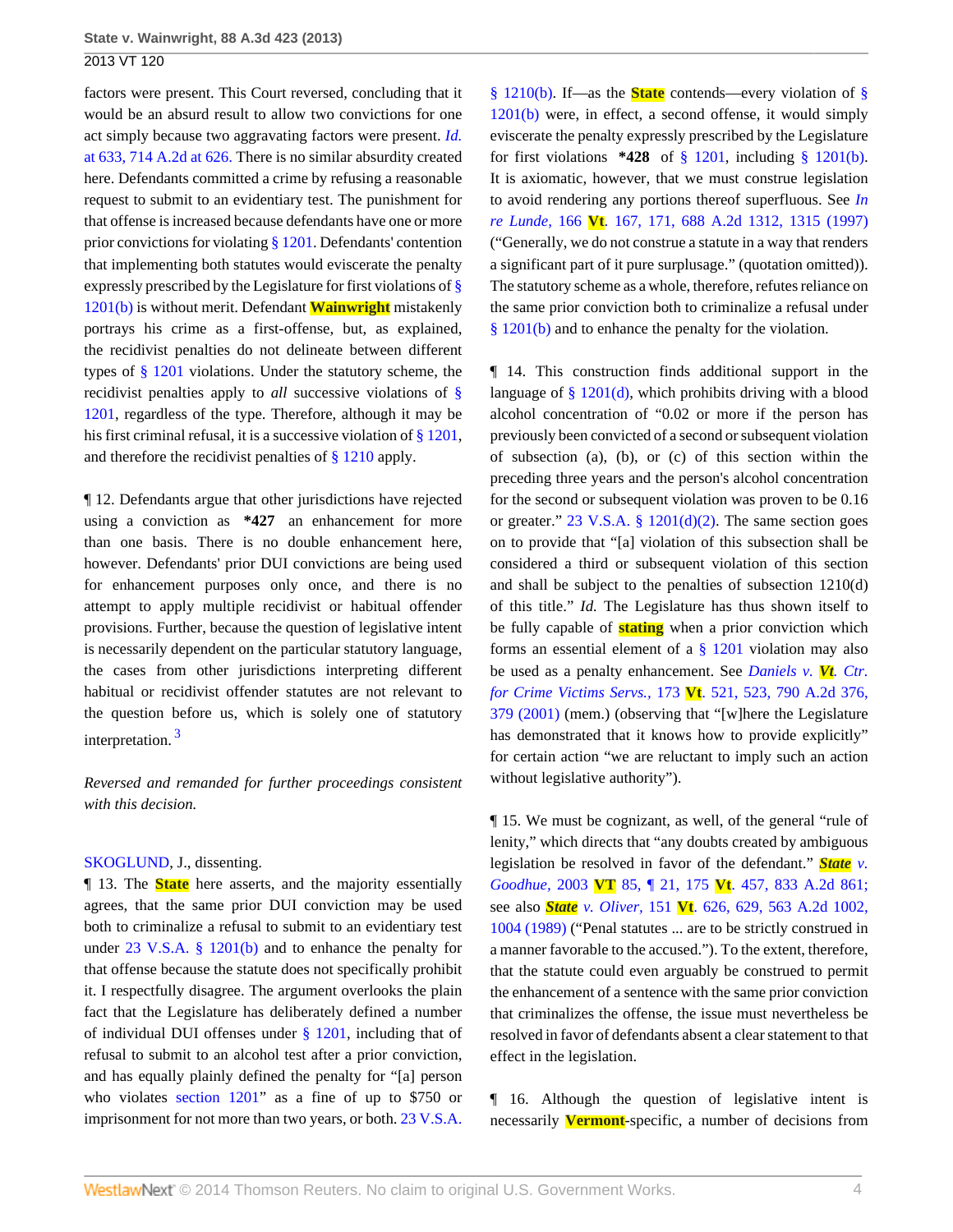other jurisdictions do provide useful guidance. In *[King v.](http://www.westlaw.com/Link/Document/FullText?findType=Y&serNum=1984116710&originationContext=document&vr=3.0&rs=cblt1.0&transitionType=DocumentItem&contextData=(sc.Search)) [State](http://www.westlaw.com/Link/Document/FullText?findType=Y&serNum=1984116710&originationContext=document&vr=3.0&rs=cblt1.0&transitionType=DocumentItem&contextData=(sc.Search)),* for example, the question was "whether the **state** can use the prior felony conviction required to convict a convicted felon for being in possession of a firearm, and then use the same prior conviction to enhance the sentence." [169 Ga.App. 444, 313 S.E.2d 144, 144 \(1984\)](http://www.westlaw.com/Link/Document/FullText?findType=Y&serNum=1984116710&pubNum=711&fi=co_pp_sp_711_144&originationContext=document&vr=3.0&rs=cblt1.0&transitionType=DocumentItem&contextData=(sc.Search)#co_pp_sp_711_144). The court concluded that the legislature did not intend such dual use, reasoning that "[i]f the General Assembly intended that repeat offender punishment ... applied to possession of a firearm by a convicted felon, then every conviction for that offense could result in a minimum punishment of five years, thus rendering the authorized punishment for the offense of one to five years meaningless." *Id.* [at 144–45.](http://www.westlaw.com/Link/Document/FullText?findType=Y&serNum=1984116710&originationContext=document&vr=3.0&rs=cblt1.0&transitionType=DocumentItem&contextData=(sc.Search)) The court relied, as well, on the rule of lenity applicable in criminal matters, observing that "[i]f a statute increasing a penalty is capable of two constructions, it should be construed so as to operate in favor of life and liberty." *Id.* [at 145](http://www.westlaw.com/Link/Document/FullText?findType=Y&serNum=1984116710&originationContext=document&vr=3.0&rs=cblt1.0&transitionType=DocumentItem&contextData=(sc.Search)) (quotation omitted).

¶ 17. The Illinois Supreme Court employed similar reasoning in *People v. Ferguson,* [132 Ill.2d 86, 138 Ill.Dec. 262, 547](http://www.westlaw.com/Link/Document/FullText?findType=Y&serNum=1989153202&pubNum=578&originationContext=document&vr=3.0&rs=cblt1.0&transitionType=DocumentItem&contextData=(sc.Search)) [N.E.2d 429 \(1989\)](http://www.westlaw.com/Link/Document/FullText?findType=Y&serNum=1989153202&pubNum=578&originationContext=document&vr=3.0&rs=cblt1.0&transitionType=DocumentItem&contextData=(sc.Search)), where the issue was whether the victim's age may be considered as a statutory factor in imposing an **\*429** enhanced sentence where it was also an element of the offense. The court ruled that it could not do so "absent a clear legislative intent to accomplish that result," reasoning that "in determining the appropriate range of punishment for a criminal offense, the legislature must have necessarily considered the factors inherent in the offense." *Id.* [138](http://www.westlaw.com/Link/Document/FullText?findType=Y&serNum=1989153202&pubNum=578&fi=co_pp_sp_578_433&originationContext=document&vr=3.0&rs=cblt1.0&transitionType=DocumentItem&contextData=(sc.Search)#co_pp_sp_578_433) [Ill.Dec. 262, 547 N.E.2d at 433.](http://www.westlaw.com/Link/Document/FullText?findType=Y&serNum=1989153202&pubNum=578&fi=co_pp_sp_578_433&originationContext=document&vr=3.0&rs=cblt1.0&transitionType=DocumentItem&contextData=(sc.Search)#co_pp_sp_578_433) The court also relied on the rule of lenity, noting "that any ambiguity in penal statutes, particularly in the case of enhancement provisions, must be resolved in favor of the defendant." *Id.* [138 Ill.Dec. 262, 547](http://www.westlaw.com/Link/Document/FullText?findType=Y&serNum=1989153202&pubNum=578&fi=co_pp_sp_578_434&originationContext=document&vr=3.0&rs=cblt1.0&transitionType=DocumentItem&contextData=(sc.Search)#co_pp_sp_578_434) [N.E.2d at 434.](http://www.westlaw.com/Link/Document/FullText?findType=Y&serNum=1989153202&pubNum=578&fi=co_pp_sp_578_434&originationContext=document&vr=3.0&rs=cblt1.0&transitionType=DocumentItem&contextData=(sc.Search)#co_pp_sp_578_434) Other decisions are to similar effect. See, e.g., *Stone v. State,* [727 N.E.2d 33, 37 \(Ind.Ct.App.2000\)](http://www.westlaw.com/Link/Document/FullText?findType=Y&serNum=2000102090&pubNum=578&fi=co_pp_sp_578_37&originationContext=document&vr=3.0&rs=cblt1.0&transitionType=DocumentItem&contextData=(sc.Search)#co_pp_sp_578_37) (noting general rule that factor which "comprises a material element of the offense" may not also constitute statutory aggravating factor "to support an enhanced sentence"); *[Ruth v.](http://www.westlaw.com/Link/Document/FullText?findType=Y&serNum=1998193740&pubNum=661&originationContext=document&vr=3.0&rs=cblt1.0&transitionType=DocumentItem&contextData=(sc.Search)) State,* 1998 [OK CR 50, ¶ 3, 966 P.2d 799](http://www.westlaw.com/Link/Document/FullText?findType=Y&serNum=1998193740&pubNum=661&originationContext=document&vr=3.0&rs=cblt1.0&transitionType=DocumentItem&contextData=(sc.Search)) (reaffirming rule that "a prior felony cannot be used as both an element of the offense and as punishment enhancement"); *Wiltz v. State,* [787 S.W.2d 511,](http://www.westlaw.com/Link/Document/FullText?findType=Y&serNum=1990050546&pubNum=713&fi=co_pp_sp_713_512&originationContext=document&vr=3.0&rs=cblt1.0&transitionType=DocumentItem&contextData=(sc.Search)#co_pp_sp_713_512) [512 \(Tex.Ct.App.1990\)](http://www.westlaw.com/Link/Document/FullText?findType=Y&serNum=1990050546&pubNum=713&fi=co_pp_sp_713_512&originationContext=document&vr=3.0&rs=cblt1.0&transitionType=DocumentItem&contextData=(sc.Search)#co_pp_sp_713_512) ("It is well settled that the **State** may not use a prior conviction to prove an essential element of the case on trial and also use that same conviction to enhance punishment on the offense being tried.").

¶ 18. The **State's** arguments to the contrary are unpersuasive. It observes that this and other courts have "consistently held that reliance on previous convictions both to criminalize conduct and to enhance penalties does not violate the Double Jeopardy Clause." As noted, however, the issue as framed by the trial court and the parties here turns solely on the question of legislative intent; no constitutional claim was raised or briefed by the parties. The **State** also maintains, and the majority agrees, that disallowing dual use of the prior conviction "leads to an absurd result" by allowing a repeat offender to be punished for a first offense. The argument again overlooks the fact that it was the Legislature that defined the elements of the offenses set forth in [§ 1201](http://www.westlaw.com/Link/Document/FullText?findType=L&pubNum=1000883&cite=VTST23S1201&originatingDoc=I362304f3697d11e3a659df62eba144e8&refType=LQ&originationContext=document&vr=3.0&rs=cblt1.0&transitionType=DocumentItem&contextData=(sc.Search)) and the penalties for each violation thereof. I discern nothing inherently "absurd" in a legislative determination that, before committing the first offense of refusal to submit to an alcohol test, a defendant should have experienced at least one prior DUI conviction. See *[Judicial Watch, Inc. v.](http://www.westlaw.com/Link/Document/FullText?findType=Y&serNum=2007630419&pubNum=162&originationContext=document&vr=3.0&rs=cblt1.0&transitionType=DocumentItem&contextData=(sc.Search)) State,* 2005 **VT** 108, ¶ 16, 179 **Vt**[. 214, 892 A.2d 191](http://www.westlaw.com/Link/Document/FullText?findType=Y&serNum=2007630419&pubNum=162&originationContext=document&vr=3.0&rs=cblt1.0&transitionType=DocumentItem&contextData=(sc.Search)) (cautioning that the absurd-results doctrine "should be used sparingly" lest it lead to the substitution of this Court's policy judgments for those of the Legislature, and should apply only where judicial construction would produce a result "demonstrably at odds with any conceivable legislative purpose" (quotations omitted)). If the Legislature's intent were to define a criminal refusal under [§ 1201\(b\)](http://www.westlaw.com/Link/Document/FullText?findType=L&pubNum=1000883&cite=VTST23S1201&originatingDoc=I362304f3697d11e3a659df62eba144e8&refType=SP&originationContext=document&vr=3.0&rs=cblt1.0&transitionType=DocumentItem&contextData=(sc.Search)#co_pp_a83b000018c76) as a second offense it could have easily said so, and it retains the prerogative to do so in the future. As it stands, however, the trial court's construction of the statute as barring use of the same prior conviction to both criminalize and enhance an offense under [§ 1201\(b\)](http://www.westlaw.com/Link/Document/FullText?findType=L&pubNum=1000883&cite=VTST23S1201&originatingDoc=I362304f3697d11e3a659df62eba144e8&refType=SP&originationContext=document&vr=3.0&rs=cblt1.0&transitionType=DocumentItem&contextData=(sc.Search)#co_pp_a83b000018c76) was correct. Accordingly, I would affirm the judgments.

#### **Parallel Citations**

#### 2013 VT 120

### Footnotes

- <span id="page-4-0"></span>[1](#page-1-1) Subsection (a) prohibits the operation, attempted operation, or physical control of a vehicle by a person in any of the following circumstances: with a blood-alcohol concentration over 0.08, or 0.04 if operating a commercial motor vehicle, or 0.02 if operating a school bus; while under the influence of intoxicating liquor; or while under the influence of any other drug or combination of alcohol and drugs that renders the person incapable of driving safely. [23 V.S.A. § 1201\(a\)\(1\)-\(4\)](http://www.westlaw.com/Link/Document/FullText?findType=L&pubNum=1000883&cite=VTST23S1201&originatingDoc=I362304f3697d11e3a659df62eba144e8&refType=SP&originationContext=document&vr=3.0&rs=cblt1.0&transitionType=DocumentItem&contextData=(sc.Search)#co_pp_7b9b000044381).
- <span id="page-4-1"></span>**Wainwright** was also charged with one count of driving with a suspended license, and one count of negligent operation of a motor vehicle.